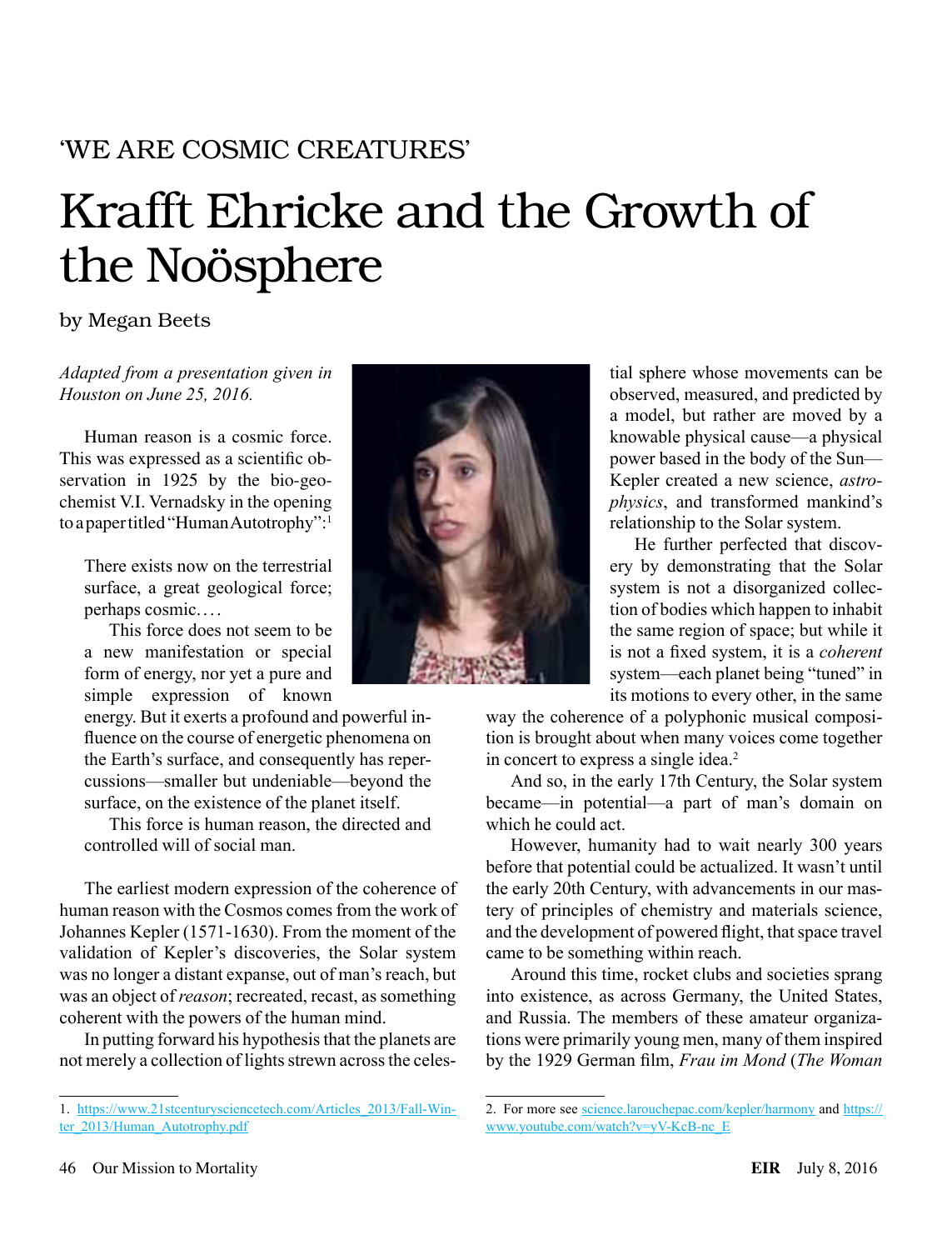*in the Moon*),<sup>3</sup> who experimented with and developed technologies for rockets, rocket propulsion, and flight. The great visionary who would later be a foundation of the U.S. space program, Krafft Ehricke, was part of this exuberant expression of enthusiasm and optimism.

#### **Thought Transforms the Cosmos**

Coincident with mankind's first steps toward spaceflight was the life and work of Vladimir Vernadsky. In 1926, Vernadsky published a work for which he is well known, *The Biosphere*. 4 The first section of this great work, "The Biosphere in the Cosmic Medium," begins,

The face of the Earth viewed from celestial space presents a unique appearance, different from all other heavenly bodies. The surface which separates the planet from the cosmic medium is *the biosphere*...

Keep in mind that it would be decades before anyone actually did see the face of the Earth from space, but already Vernadsky looked inward upon the Earth from its context in the Cosmos.

He continues,

A new character is imparted to the planet by this powerful cosmic force.<sup>5</sup> The radiations that pour upon the Earth cause the biosphere to take on properties unknown to lifeless planetary surfaces, and thus transform the face of the Earth. Activated by radiation, the matter of the biosphere collects and redistributes solar energy, and converts it ultimately into free energy capable of doing work on Earth.

The outer layer of the Earth must, therefore,



*Vladimir Vernadsky, 1863-1945*

not be considered as a region of matter alone, but also a region of energy and a source of transformation of the planet. *To a great extent, exogenous cosmic forces shape the face of the Earth*, and as a result, the biosphere differs historically from other parts of the planet. This biosphere plays an extraordinary planetary role.<sup>6</sup>

With this thesis stated at the opening, *The Biosphere* is a rigorous documentation and elaboration of the powerful and extraterrestrial nature of life on Earth. Vernadsky, in the tradition of Kepler, abolishes the separation between life and the cosmos.

During the same period, Vernadsky was also considering the unique action of *human* life on the planet. He notes that while non-human life transforms the face of the planet via its metabolism—its nutrition and respiration—creating new chemical combinations and minerals via its body, and depositing these new minerals to shape the geochemistry of the planet, man's biology has not significantly changed for tens of thousands of years, if not longer.<sup>7</sup> However, over that time period, man-

<sup>3.</sup> Fritz Lang's *Frau im Mond* inspired many of Germany's space pioneers, then children or young men, with the idea that humans could use rockets to travel to and explore space. The key advisor to the film was the space visionary, and mentor of many later rocket scientists, Hermann Oberth, a teacher who spent much of his life developing the early ideas and technological concepts to make rocket flight and man's operation in space possible.

<sup>4.</sup> Vernadsky, V.I. *The Biosphere*. trans. D. B. Langmuir. Springer Science & Business Media, 2012.

<sup>5.</sup> Here Vernadsky is referring to the radiation, primarily solar radiation, which reaches the Earth from space.

<sup>6.</sup> Emphasis added.

<sup>7.</sup> In a 1938 work called "Scientific Thought as a Planetary Phenomenon," Vernadsky makes a rather amusing point, a jab at certain anthropologists, that the cranium of the human skull has been roughly the same size and structure for tens of thousands of years. So, it ain't the size of your brain that matters.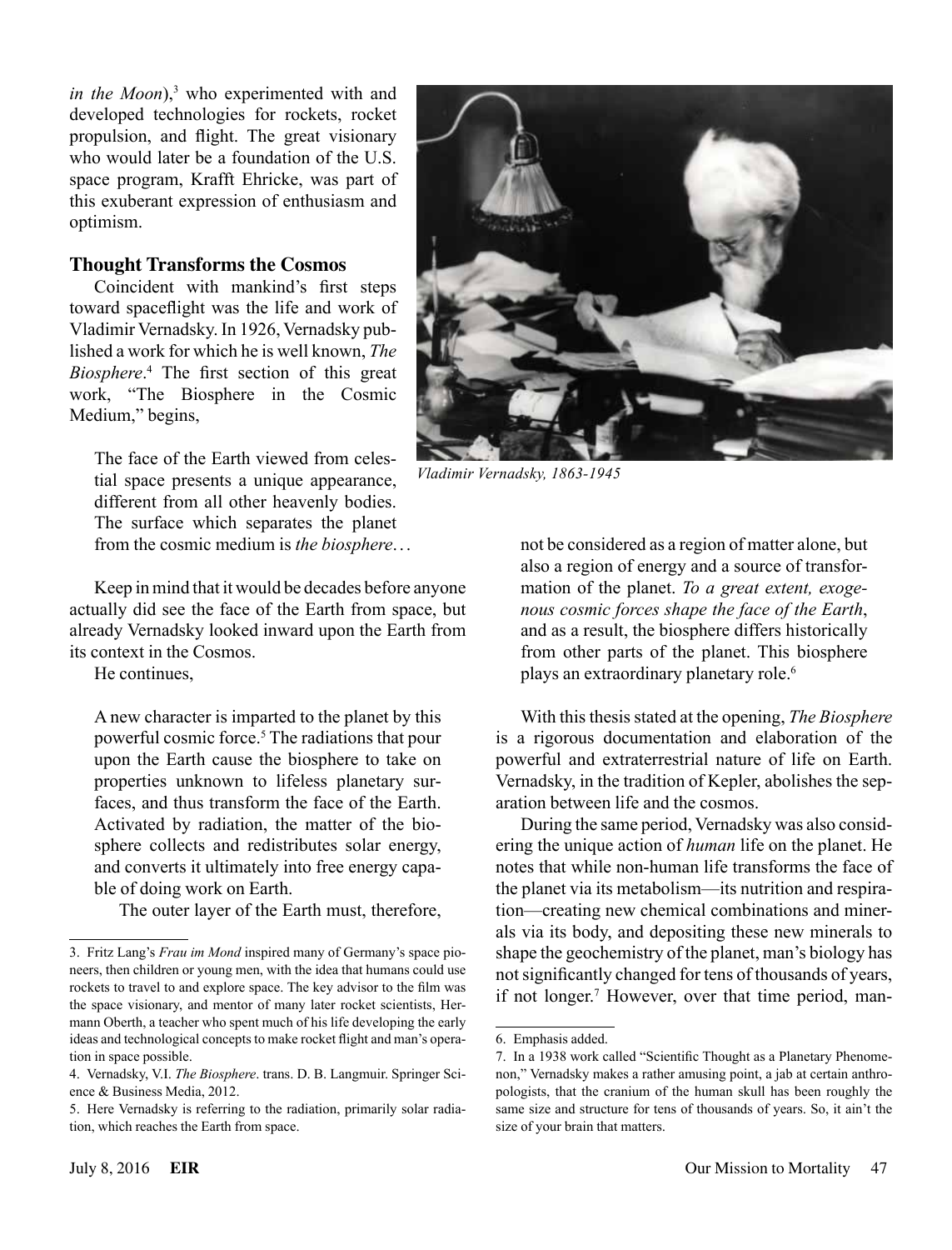kind's effect on the planet has changed tremendously in an unprecedented way.

Compare both the quantity and the quality of materials that we as a species create and interact with, and how that has changed over the past 1,000 years—or even the past few decades! Compare where mankind is able to live today and *how* he lives, versus several centuries ago. When you look at man, he has transformed himself as a species so profoundly as a result of the power of reason, that in the beginning of the 20th Century, as Vernadsky notes, the rate at which mankind is transforming the planet—due to the increase in the power of his scientific thought and activity—is beginning to overtake that of the biosphere, despite the fact that the biosphere has also been increasing its effect on the planet over evolutionary time.

The state of the planet where man's reason is the predominant factor of development Vernadsky called the noösphere. This led him to pose a question, included in a short work from 1945:

Here a new riddle has arisen before us. Thought is not a form of energy. How then can it change material processes?<sup>8</sup>

### **Krafft Ehricke's View of Man in the Cosmos**

Krafft Ehricke's own thinking and work was very much shaped by similar considerations. In a 1977 interview, Ehricke recalled his reaction to *Frau im Mond*, when he first considered that human life could evolve off of the planet. "It impressed me enormously. I was at that time twelve years old, and it shocked me into the awareness, all of a sudden: You might be able to leave this planet, to open a new world! And since my interest already at that time was in history and astronomy and the evolution of man, in a very simple way, it kind of gave me a tremendous impulse to interest myself in space. And after two or three years in reading books, and so forth, I became firmly determined that this is an area of technology I wanted to devote my life to."

In his later writings, Ehricke uses the "oxygen catastrophe" of the evolution of life to make a point about human society. Once life reached beyond the Earth for its sustenance, through the development of photosynthesis, taking nourishment from the light of the Sun, the

oxygen produced by photosynthesis accumulated in the atmosphere. Oxygen, a highly reactive substance, was toxic to life, and its buildup was poisoning the ecology of the planet. But life developed a new technology: oxygen metabolism, whereby that waste product became a resource.

In a 1974 speech, "The Heritage of Apollo," Ehricke says of life's solution to the "oxygen catastrophe": "Oxygen . .. no longer was a waste product, but stimulated the evolution of animals, the creation of a stable biosphere through expansion into all regimes of the terrestrial environment, the development of sensors and the brain, and finally the emergence of the human lifeform"

Turning to mankind, Ehricke recognized that man, as an element of reason, is inherently not subject to any limitations which tie him to Earth, and is therefore, naturally, also an element of the cosmos. By reaching for the cosmos through his aspirations for rocket flight, mankind was doing that which was necessary, and completely natural.

Ehricke says:

We are cosmic creatures by substance, by the energy on which we operate, and by the restless mind that ceaselessly metabolizes information from the infinitesimal to the infinite; and, on the infrastructure of knowledge, pursues its moral and social aspirations for a larger and better world against many odds. Through intelligences like ourselves, the universe, and we in it, move into the focus of self-recognition. Metal ore is turned into information-processing computers, satellites, and deep-space probes; and atoms are fused as in stars. I cannot imagine a more foreboding, apocalyptic vision of the future than a mankind endowed with cosmic powers but condemned to solitary confinement on one small planet.

# **Realizing an Extraterrestrial Imperative**

But how to begin actualizing mankind's destiny as a cosmic species? Ehricke realized that man does not become a space-faring species by simply hopping on a rocket and zooming through the void of empty space, or by merely setting foot on an alien planet; it is quite the opposite. Man does not move out into empty space; man brings extraterrestrial space—beginning with the Moon and cislunar space—into his domain, into the

<sup>8.</sup> "Some Words About the Noösphere,"

[http://www.21stcenturysciencetech.com/translations/The\\_Noosphere.](http://www.21stcenturysciencetech.com/translations/The_Noosphere.pdf) [pdf](http://www.21stcenturysciencetech.com/translations/The_Noosphere.pdf)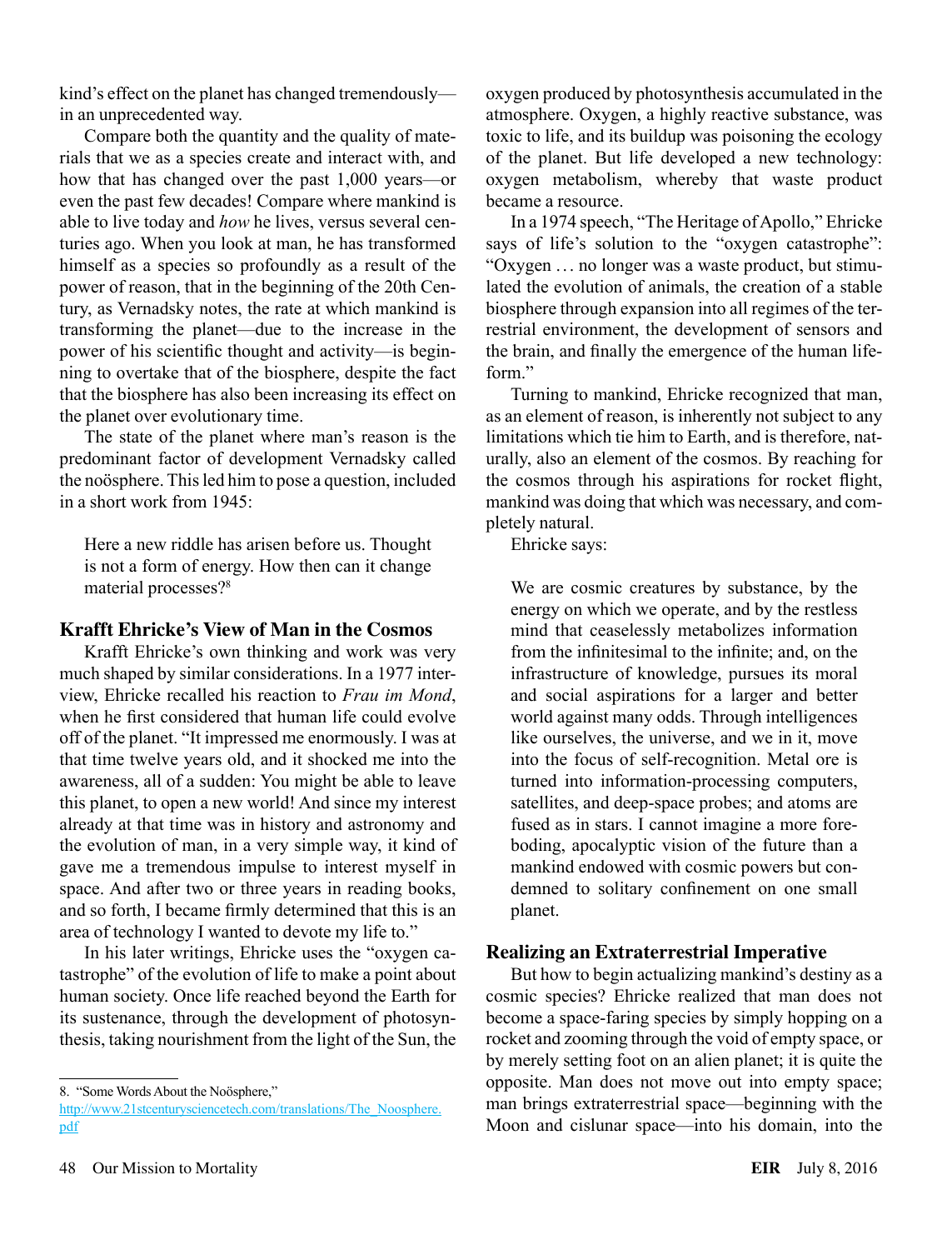

oasis of life, capable eventually of exporting even foodstuffs to orbiting installations, if not to Earth.

Under the section "Lunar Development Strategy," Ehricke states that, "Lunar industry should be viewed as an organism that, over time, evolves to progressively more complex capabilities, and generates sufficiently strong foundations for expansion. Lunar industry must be broad-based and diverse if it is to last. The need for economic feasibility and early returns will require a skillful interplay between market/customer-oriented products and services, and infrastructural investments

*An artist's rendition of a Moon colony based on Ehricke's idea of "Selenopolis."*

such as transportation, energy, and surface/space installations that expand food production and diversify industrial productivity."

After enumerating several guiding principles of a development strategy, Ehricke writes, "These principles. . . are designed to ensure steady progress; early economic viability through ongoing productivity; and supply crisis resistance. (The latter ensures that lunar personnel do not have to return to Earth because they cannot sustain their lunar existence without basic inputs from Earth.)"

This is a long-term perspective, based on moving the noösphere and man's self-sufficiency and power of development out from the planet and onto the lunar surface. To accomplish that, he lays out five stages of development, the final stage of which is the establishment of Selenopolis.<sup>10</sup>

Krafft describes Selenopolis thus:

10. Selene was the ancient Greek goddess of the Moon.

[It is a] city-state of lunar civilization.. .[with a] network of enclosures, gradually expanding to cover many square miles of surface and subsurface. .. It embodies urban, rural, agricultural, industrial, and resort areas... Selenopolis and the selenosphere are a fully developed lunar world with a large population underwritten by indus-

noösphere. Under the influence of human reason, mankind must transform extraterrestrial space into an expanse suitable for man's life and work. In doing this, not only does he begin to transform extraterrestrial space by our action, but in turn, mankind is itself transformed in ways which cannot be fully predicted or anticipated.

Ehricke spent the latter decades of his life concentrating on proposals for a policy of extending the noösphere (though he never used that term) into cislunar and lunar space. At the time of his death in 1984, he was still at work on a program for lunar industrialization, and a posthumously published paper called, "Lunar Industrialization & Settlement: The Birth of Polyglobal Civilization"9 details some of his proposals.

In that paper, Ehricke puts forward this idea about the Moon:

It is a seventh continent, almost as large as the Americas. It is large enough to support a civilization. It alone offers the opportunity to create a strong exo-industrial economy, based on highly advanced nuclear, cybernetic, and material processing technologies, ultimately turning large parts of the once-barren lunar surface into a lush

<sup>9.</sup> [http://www.lpi.usra.edu/publications/books/lunar\\_bases/LSBchap](http://www.lpi.usra.edu/publications/books/lunar_bases/LSBchapter12.pdf)[ter12.pdf](http://www.lpi.usra.edu/publications/books/lunar_bases/LSBchapter12.pdf)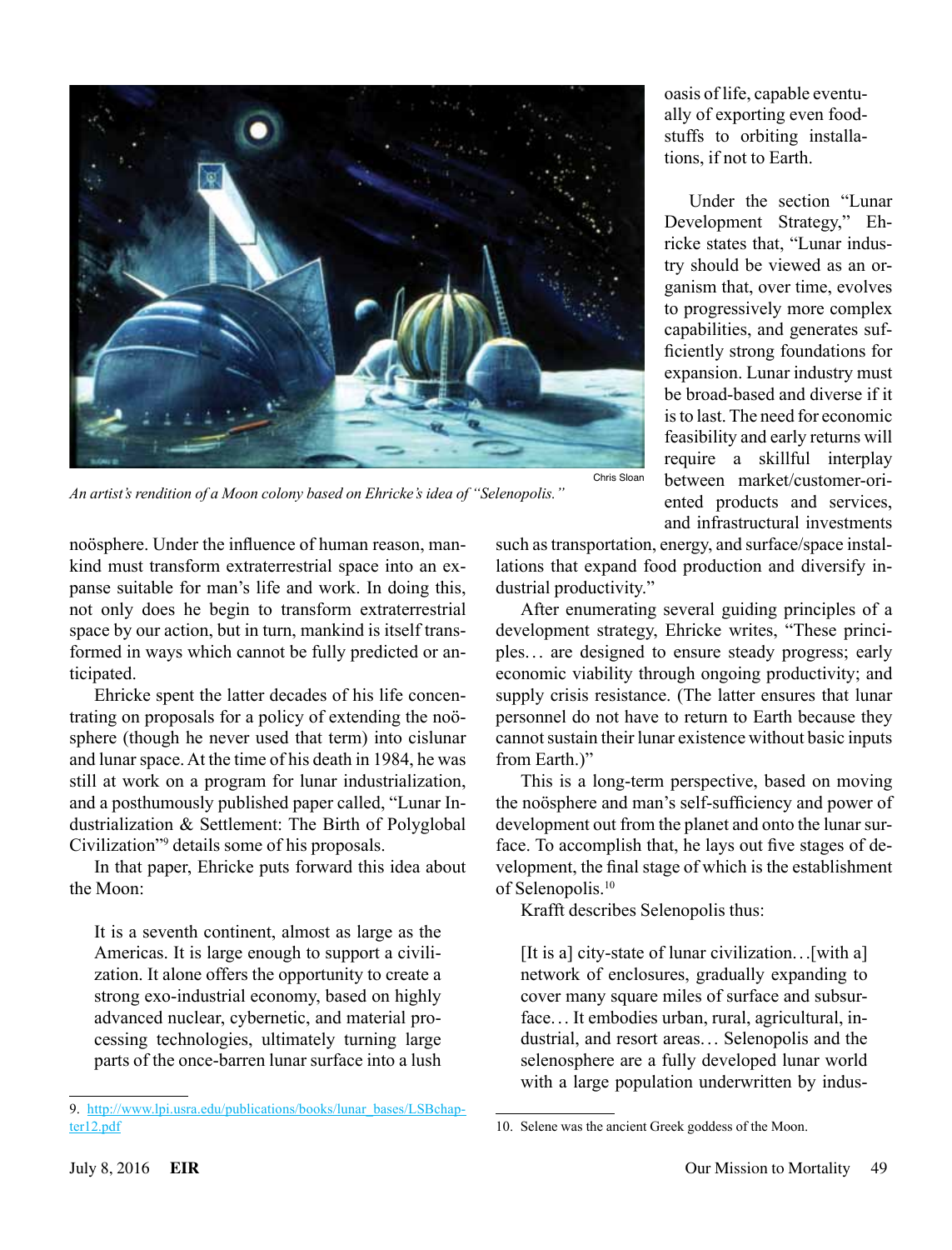try. This stage [of development] is contingent upon a strong economic foundation, a very high degree of self sufficiency, particularly in food production, and a powerful fusion energy base.

Because, as Ehricke envisions, lunar civilization must largely be economically self-determined, he poses a challenging question:

"Will this be a colony of Earth, part of the common heritage of terrestrial mankind? Or will it be an independent political entity, with Selenians in control of their own world? On a foundation of fusion power, the vast potential of the lunar economy renders the latter alternative possible and hence likely."

The establishment of such a lunar city-state doesn't come out of nowhere. The development of capabilities, divided among prior development stages, is necessary for the possibility of establishing Selenopolis. One crucial capability is the development of the full utilization of lunar resources. This ranges from the first development stage, which is simply the prospecting and discovery of what minerals are available on the lunar surface, to the establishment of automated mining facilities, which can be attended to by people living in lunar orbit. He calls for the early establishment of production centers for oxygen, necessary both for lifesupport systems and also for rocket propulsion.

The most advanced stage of development of lunar resources is the establishment of a Central Lunar Processing Complex (CLPC). The CLPC will be a processing center for raw materials, among them aluminum, silicon, iron, glass; intermediate materials such as silicon chips, solar panels, powered metals; and eventually finished products such as machinery, habitats, and so on. It will be supported by remote feeder stations, which will mine resources across the lunar surface and ship the raw materials directly to the CLPC. This will be done either via electric rail, or by a technology first proposed by Ehricke: taking advantage of the low-gravity environment and lack of atmosphere on the Moon, cargo deliveries could be catapulted on a ballistic trajectory to receiver craters.



*Ehricke's painting shows a nuclear-powered lunar freighter, which uses materials on the Moon for fuel. This is to be part of the transportation infrastructure that will open the Solar System to mankind.*

Another prerequisite for lunar settlement is the securing of an abundant and reliable source of power. Ehricke, among others, concluded that the lunar power source must be nuclear fusion, for two primary reasons. The first is that the lunar night lasts for two weeks, so solar power is out of the question. Even more to the point are the high energy requirements for fuel, materials, and other resource processing, which cannot be met by lower-power regimes. He also implies in this paper, and in other places, that for a number of reasons commercial fusion might be more easily achieved on the Moon than on Earth.<sup>11</sup>

Another prerequisite is that of transportation. Extending man's presence from the Earth to the Moon requires establishing a network of transportation infrastructure. The initial stage called for by Ehricke is to use existing rocket and vehicle technology to create a fleet of ships to ferry the components necessary for a Circumlunar Space Station (CSS) and other communications infrastructure into lunar orbit, and to begin the assembly.12 The CSS will be a laboratory, a habitat for scientists and engineers, a place of leisure, and a work space. Scientists will be able to descend to the lunar

<sup>11.</sup> Also see Ehricke's 1978 "The Extraterrestrial Imperative." [http://](http://www.au.af.mil/au/afri/aspj/airchronicles/aureview/1978/jan-feb/ehricke.html) [www.au.af.mil/au/afri/aspj/airchronicles/aureview/1978/jan-feb/](http://www.au.af.mil/au/afri/aspj/airchronicles/aureview/1978/jan-feb/ehricke.html) [ehricke.html](http://www.au.af.mil/au/afri/aspj/airchronicles/aureview/1978/jan-feb/ehricke.html)

<sup>12.</sup> Since Ehricke's time, the United States and other nations have had success at in-orbit assembly and maintenance, as seen in the International Space Station.